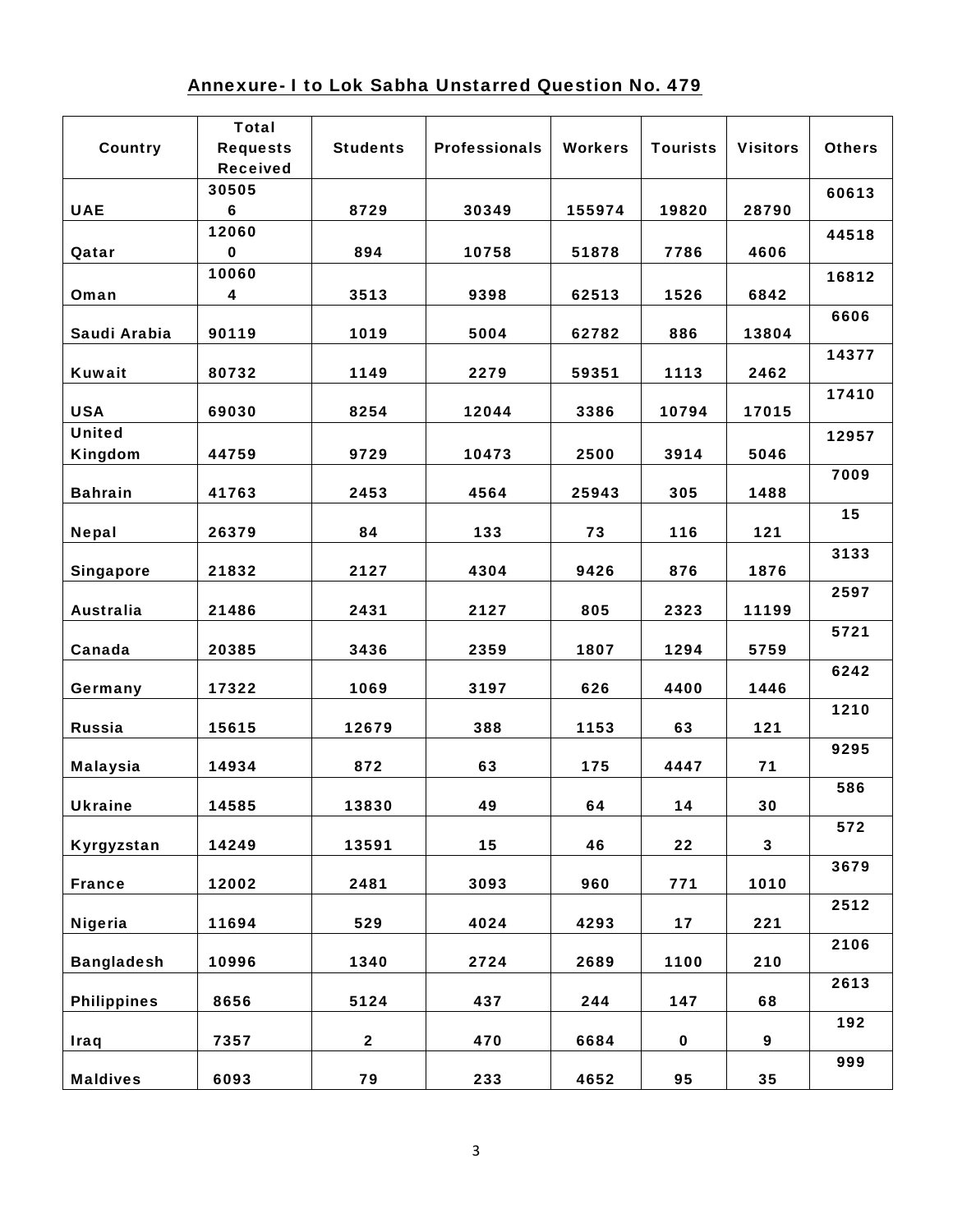|                             |      |                |      |      |                |                         | 1226           |
|-----------------------------|------|----------------|------|------|----------------|-------------------------|----------------|
| Kazakhstan                  | 4940 | 2148           | 243  | 1314 | $\overline{2}$ | $\overline{\mathbf{z}}$ |                |
| Sri Lanka                   | 4894 | 32             | 151  | 1452 | 317            | 197                     | 2744           |
| <b>Italy</b>                | 4577 | 255            | 223  | 620  | 24             | 61                      | 3394           |
| <b>Bhutan</b>               | 4082 | 4              | 23   | 3788 | 7              | 19                      | 26             |
|                             |      |                |      |      |                |                         | 2525           |
| Iran                        | 3930 | 337            | 44   | 561  | 426            | 37                      | 1445           |
| <b>Netherlands</b>          | 3928 | 436            | 1455 | 123  | 126            | 330                     |                |
| <b>New Zeland</b>           | 3573 | 185            | 56   | 594  | 138            | 2027                    | 573            |
| Japan                       | 2959 | 109            | 1375 | 157  | 80             | 186                     | 1052           |
| Indonesia                   | 2601 | 119            | 746  | 603  | 365            | 423                     | 345            |
| <b>South Africa</b>         | 2454 | 118            | 821  | 312  | 128            | 553                     | 520            |
| Kenya                       | 2422 | 90             | 767  | 159  | 172            | 413                     | 821            |
| China                       | 2263 | 204            | 335  | 334  | 33             | 125                     | 1232           |
|                             |      |                |      |      |                |                         | 1011           |
| <b>Thailand</b>             | 1991 | 143            | 253  | 62   | 510            | 12                      | 335            |
| Sweden                      | 1694 | 375            | 500  | 218  | 53             | 213                     |                |
| Ghana                       | 1659 | 59             | 473  | 649  | 39             | 223                     | 213            |
| Uganda                      | 1610 | 122            | 360  | 492  | 135            | 213                     | 288            |
| Tanzania                    | 1509 | 65             | 285  | 367  | 107            | 219                     | 466            |
| Sudan                       | 1442 | 9              | 38   | 574  | 146            | 43                      | 631            |
| Tajikistan                  | 1366 | 967            | 21   | 30   | $\mathbf 1$    | $\mathbf{o}$            | 347            |
| Georgia                     | 1274 | 1150           | 60   | 20   | 29             | 8                       | $\overline{7}$ |
| Ethiopia                    | 1223 | $\overline{2}$ | 659  | 220  | 34             | 27                      | 281            |
| Armenia                     | 1217 | 1116           | 6    | 16   | 45             | 25                      | 8              |
| <b>Democratic</b>           |      |                |      |      |                |                         |                |
| <b>Republic of</b><br>Congo | 1198 | 30             | 102  | 469  | 14             | 252                     | 331            |
| Vietnam                     | 1160 | 38             | 380  | 215  | 146            | 70                      | 309            |
|                             |      |                |      |      |                |                         | 765            |
| Egypt                       | 1115 | 10             | 134  | 99   | 68             | 11                      |                |
| <b>Jordan</b>               | 1103 | 11             | 62   | 841  | 89             | 78                      | 21             |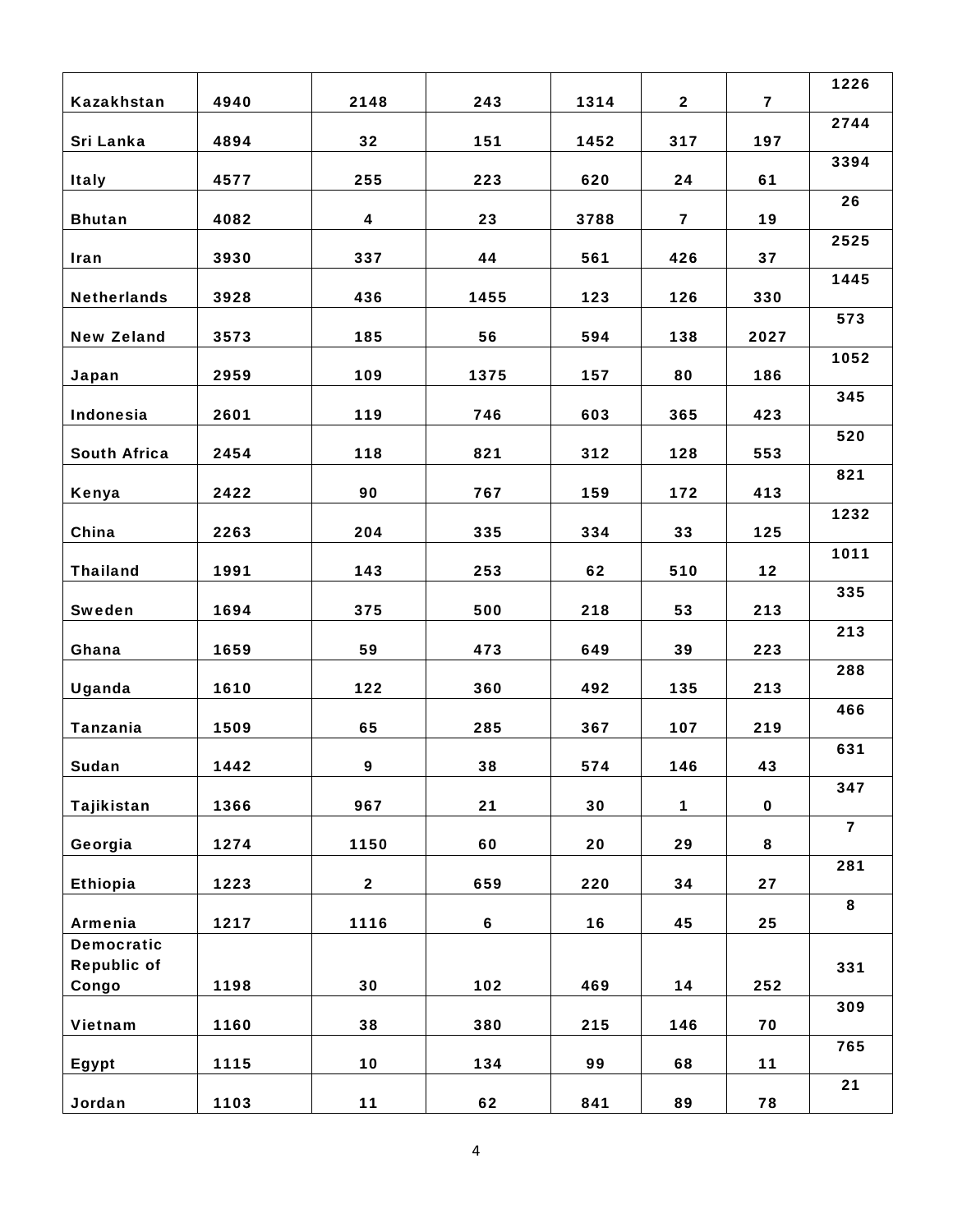| <b>Ireland</b>      | 1072 | 231          | 38          | 5           | 8                       | 3           | 766                     |
|---------------------|------|--------------|-------------|-------------|-------------------------|-------------|-------------------------|
| <b>Mauritius</b>    | 1068 | 42           | 109         | 257         | 131                     | 20          | 507                     |
|                     |      |              |             |             |                         |             | 567                     |
| <b>Barbados</b>     | 956  | 16           | $\mathbf 0$ | $\mathbf 0$ | $\mathbf 0$             | $\mathbf 0$ |                         |
| <b>Algeria</b>      | 926  | $\mathbf 0$  | 201         | 686         | $\mathbf{3}$            | 14          | 22                      |
|                     |      |              |             |             |                         |             | 125                     |
| <b>Cote divoire</b> | 890  | 20           | 259         | 352         | 29                      | 96          | $\mathbf 0$             |
| Pakistan            | 834  | 195          | $\mathbf 0$ | $\mathbf 0$ | $\mathbf 0$             | 639         |                         |
| <b>Seychelles</b>   | 825  | 5            | 83          | 317         | $\mathbf{2}$            | 5           | 413                     |
|                     |      |              |             |             |                         |             | 87                      |
| Anguilla            | 787  | $\mathbf{1}$ | 352         | 277         | 43                      | 27          |                         |
| <b>Sierra Leone</b> | 776  | 19           | 167         | 373         | 28                      | 53          | 133                     |
|                     |      |              |             |             |                         |             | 548                     |
| <b>Brazil</b>       | 725  | 32           | 85          | 24          | 15                      | 20          | 547                     |
| <b>Myanmar</b>      | 704  | $\mathbf 0$  | 4           | 7           | 146                     | $\mathbf 0$ |                         |
|                     |      |              |             |             |                         |             | 48                      |
| <b>Uzbekistan</b>   | 696  | 78           | 245         | 101         | $\overline{\mathbf{z}}$ | 217         | 43                      |
| Lebanon             | 637  | $\mathbf{2}$ | 11          | 572         | 9                       | $\mathbf 0$ |                         |
| Congo               | 598  | 9            | 56          | 393         | $\overline{\mathbf{z}}$ | 70          | 63                      |
| <b>Republic of</b>  |      |              |             |             |                         |             | 130                     |
| Poland              | 529  | 112          | 47          | 198         | 16                      | 26          |                         |
| Afghanistan         | 523  | $\mathbf{3}$ | 516         | $\mathbf 0$ | $\mathbf{1}$            | $\mathbf 0$ | $\overline{\mathbf{3}}$ |
|                     |      |              |             |             |                         |             | 35                      |
| Jamaica             | 521  | 36           | 70          | 366         | 14                      | $\mathbf 0$ | 35                      |
| <b>Norway</b>       | 509  | 9            | 27          | 263         | 157                     | $\mathbf 0$ |                         |
|                     |      |              |             |             |                         |             | 274                     |
| <b>Spain</b>        | 480  | 123          | 37          | 5           | 18                      | 22          | 103                     |
| <b>Belarus</b>      | 467  | 191          | $\mathbf 0$ | $\mathbf 1$ | 172                     | $\mathbf 0$ |                         |
| <b>Benin</b>        | 465  | 24           | 193         | 127         | $\mathbf{3}$            | 49          | 68                      |
|                     |      |              |             |             |                         |             | 98                      |
| <b>Belgium</b>      | 415  | 41           | 168         | 38          | 21                      | 47          |                         |
| <b>Mexico</b>       | 406  | 54           | 214         | 11          | 13                      | 34          | 80                      |
|                     |      |              |             |             |                         |             | 48                      |
| <b>Israel</b>       | 375  | 107          | 51          | 137         | $\overline{\mathbf{z}}$ | 25          | 12                      |
| <b>Mauritania</b>   | 361  | $\mathbf 0$  | 35          | 264         | 31                      | 19          |                         |
| Cambodia            | 328  | $\mathbf{3}$ | 18          | 219         | 48                      | 37          | $\mathbf{3}$            |
|                     |      |              |             |             |                         |             |                         |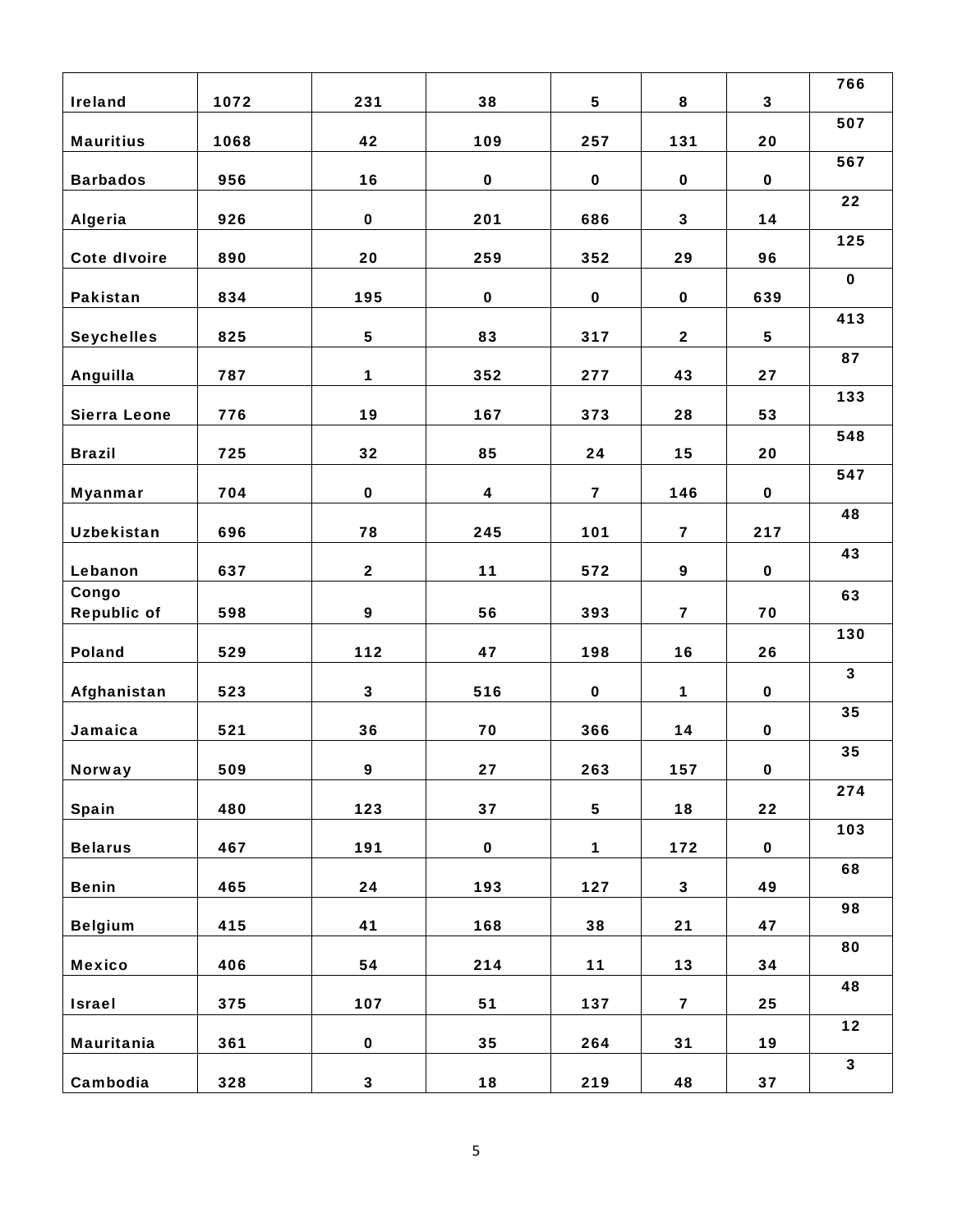| <b>Suriname</b>                    | 325 | $\mathbf 0$    | $\mathbf 0$      | 0            | $\mathbf{1}$            | $\mathbf 0$             | 324            |
|------------------------------------|-----|----------------|------------------|--------------|-------------------------|-------------------------|----------------|
| <b>Brunei</b>                      |     |                |                  |              |                         |                         | $\overline{2}$ |
| Darussalam                         | 321 | 3              | $\boldsymbol{4}$ | 119          | 186                     | $\overline{\mathbf{z}}$ |                |
| Guinea                             | 314 | $\mathbf{1}$   | 67               | 74           | $\mathbf{1}$            | 4                       | 167            |
| Senegal                            | 312 | 5              | 84               | 91           | 69                      | 28                      | 34             |
| Zambia                             | 294 | $\mathbf 0$    | 24               | $\mathbf{3}$ | $\mathbf{1}$            | 15                      | 251            |
| <b>Bulgaria</b>                    | 291 | 280            | $\mathbf{3}$     | 6            | $\mathbf o$             | $\mathbf{2}$            | $\mathbf 0$    |
| <b>Malawi</b>                      | 291 | 12             | 71               | 59           | 86                      | 24                      | 39             |
| <b>South Sudan</b>                 | 280 | $\mathbf{o}$   | 59               | 89           | $\mathbf 0$             | $\mathbf 0$             | 132            |
| <b>Togo</b>                        | 257 | $\mathbf 0$    | 46               | 35           | 9                       | 22                      | 144            |
|                                    |     | 23             | 23               |              | 93                      |                         | 61             |
| <b>Turkey</b>                      | 254 |                |                  | 52           |                         | $\overline{2}$          | 230            |
| Greece                             | 245 | 5              | $\boldsymbol{4}$ | $\mathbf{2}$ | $\mathbf 1$             | $\mathbf{3}$            | 122            |
| <b>South Korea</b>                 | 244 | 26             | 58               | 18           | $\overline{\mathbf{z}}$ | 10                      | 17             |
| <b>Finland</b>                     | 229 | 38             | 114              | 8            | 20                      | 32                      | 65             |
| <b>Botswana</b>                    | 213 | $\mathbf{2}$   | 34               | 75           | $\mathbf o$             | 36                      |                |
| <b>Fiji</b>                        | 213 | $\mathbf{1}$   | 44               | 15           | $\overline{\mathbf{z}}$ | $\mathbf{3}$            | 142            |
| Mozambique                         | 209 | $\mathbf 0$    | 4                | 135          | $\mathbf{2}$            | 23                      | 45             |
| Cameroon                           | 200 | 6              | 55               | 75           | 10                      | 24                      | 30             |
| <b>Korea</b><br><b>Republic of</b> |     |                |                  |              |                         |                         | 144            |
| (South)                            | 185 | 10             | $\mathbf{2}$     | $\mathbf 1$  | $\mathbf{o}$            | $\mathbf 1$             |                |
| Madagascar                         | 184 | $\mathbf{o}$   | 22               | 94           | 39                      | $\mathbf{3}$            | 26             |
| Somalia                            | 178 | $\overline{2}$ | 45               | 55           | 8                       | 8                       | 60             |
| Portugal                           | 161 | $27\,$         | 31               | 45           | 30                      | $\mathbf 1$             | 27             |
| <b>St Denis</b>                    | 157 | $\mathbf{1}$   | $\mathbf 0$      | 17           | 5                       | $\mathbf o$             | 134            |
| <b>Cyprus</b>                      | 138 | 79             | 21               | 25           | $\mathbf{3}$            | $\mathbf{2}$            | 8              |
| <b>Malta</b>                       | 131 | 27             | 15               | 61           | $\mathbf 1$             | 5                       | 21             |
| Djibouti                           | 121 | $\mathbf 0$    | 20               | 21           | $\boldsymbol{4}$        | 68                      | 8              |
|                                    |     |                |                  |              |                         |                         | $\mathbf{1}$   |
| Latvia                             | 103 | 99             | $\mathbf 1$      | $\mathbf{1}$ | $\mathbf 0$             | $\mathbf 1$             |                |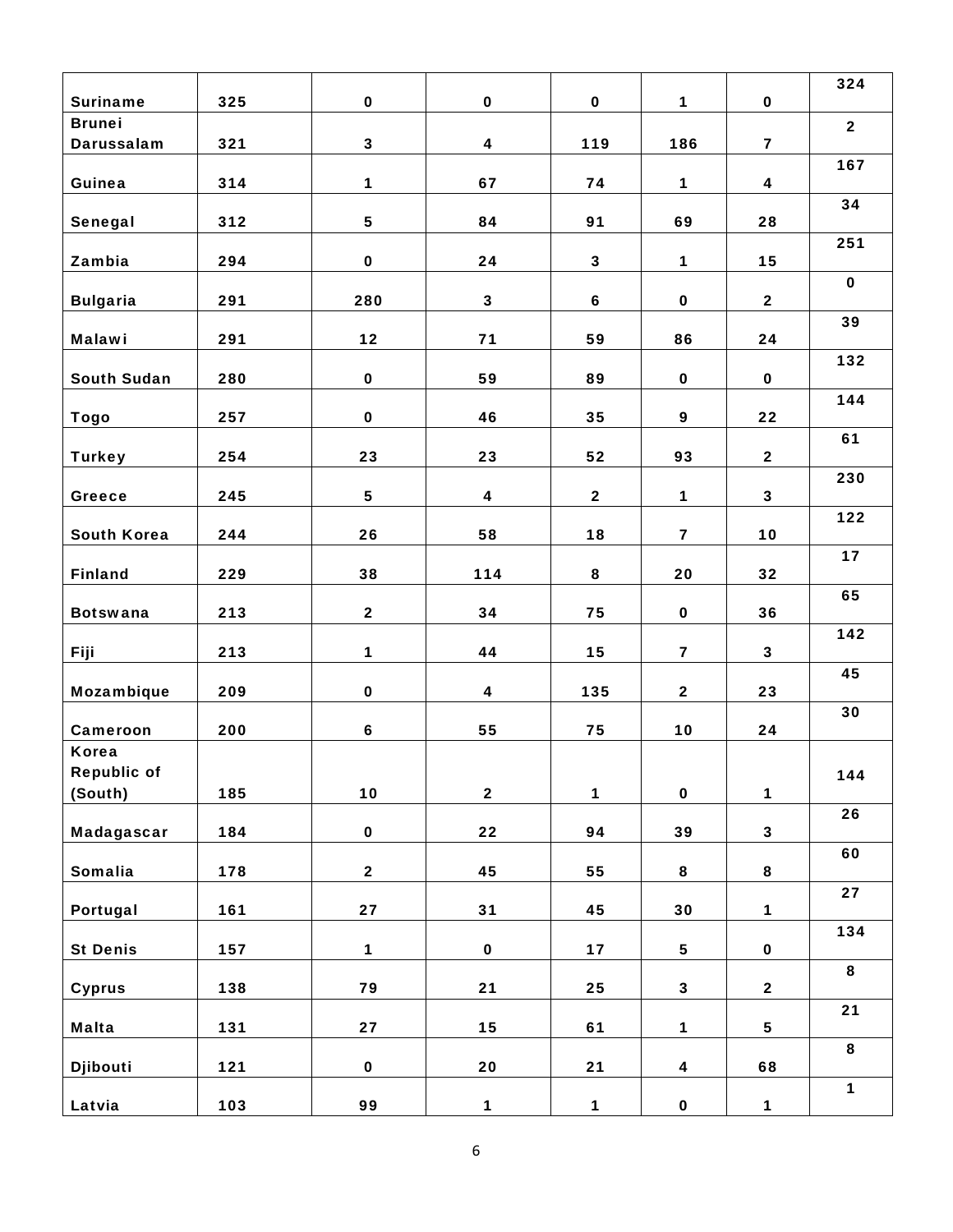| <b>Morocco</b>      | 99 | $\mathbf 0$             | 72               | 8                       | 10                      | 9                       | $\mathbf 0$             |
|---------------------|----|-------------------------|------------------|-------------------------|-------------------------|-------------------------|-------------------------|
|                     |    |                         |                  |                         |                         |                         | 42                      |
| <b>Switzerland</b>  | 92 | 14                      | 19               | $\mathbf 0$             | 5                       | 12                      | 78                      |
| Rwanda              | 88 | $\mathbf 0$             | 5                | $\mathbf 0$             | $\mathbf 0$             | 5                       |                         |
| <b>Denmark</b>      | 80 | $\overline{2}$          | 16               | 3                       | 6                       | 20                      | 33                      |
| Turkmenistan        | 80 | $\mathbf 0$             | 41               | 32                      | $\mathbf 0$             | $\mathbf 0$             | $\overline{\mathbf{z}}$ |
|                     |    |                         |                  |                         |                         |                         | 39                      |
| <b>Chile</b>        | 72 | $\mathbf{1}$            | 1                | 10                      | 18                      | 3                       |                         |
| <b>Trinidad and</b> |    |                         |                  |                         |                         |                         | 5                       |
| <b>Tobago</b>       | 72 | $\mathbf{3}$            | 15               | 12                      | 23                      | 13                      |                         |
| Colombia            | 68 | $\overline{\mathbf{z}}$ | 42               | $\mathbf{3}$            | $\overline{\mathbf{z}}$ | $\mathbf 1$             | 8                       |
| Peru                | 68 | $\mathbf 0$             | 5                | $\mathbf{1}$            | 42                      | $\overline{\mathbf{2}}$ | 18                      |
|                     |    |                         |                  |                         |                         |                         | $\mathbf 0$             |
| Azerbaijan          | 59 | 45                      | 9                | $\mathbf 0$             | 5                       | $\mathbf 0$             |                         |
| Mali                | 57 | $\mathbf 0$             | 11               | 10                      | 12                      | 21                      | $\mathbf{3}$            |
| <b>Hungary</b>      | 48 | 34                      | 5                | $\mathbf{3}$            | $\mathbf 1$             | $\mathbf{2}$            | $\mathbf{3}$            |
| <b>Papua New</b>    |    |                         |                  |                         |                         |                         | 43                      |
| Guinea              | 45 | $\mathbf 1$             | $\mathbf 0$      | $\mathbf{1}$            | $\mathbf 0$             | $\mathbf 0$             |                         |
| <b>Tunisia</b>      | 41 | $\mathbf{3}$            | 28               | $\mathbf{1}$            | $\mathbf{1}$            | $\overline{\mathbf{4}}$ | $\overline{\mathbf{4}}$ |
| <b>St Lucia</b>     | 38 | 33                      | $\mathbf 0$      | $\mathbf{1}$            | $\mathbf 0$             | $\mathbf 0$             | $\overline{\mathbf{4}}$ |
|                     |    |                         |                  |                         |                         |                         | $\overline{\mathbf{4}}$ |
| Chad                | 32 | $\mathbf 0$             | 17               | 10                      | $\mathbf 0$             | $\mathbf 1$             |                         |
| <b>Dominica</b>     |    |                         |                  |                         |                         |                         | 6                       |
| <b>Ecuador</b>      | 32 | $\mathbf 0$             | 12               | 11                      | $\overline{\mathbf{2}}$ | 1                       |                         |
| <b>Eritrea</b>      | 31 | $\mathbf 0$             | $\mathbf{2}$     | 29                      | $\mathbf 0$             | $\mathbf 0$             | $\mathbf 0$             |
|                     |    |                         |                  |                         |                         |                         | $\overline{2}$          |
| Lithuania           | 31 | 28                      | $\mathbf{1}$     | $\mathbf 0$             | $\mathbf 0$             | $\mathbf 0$             |                         |
| Argentina           | 28 | $\mathbf{2}$            | $11$             | $\mathbf 0$             | $\mathbf 1$             | $\mathbf{2}$            | 12                      |
| <b>Burkina Faso</b> | 27 | $\mathbf 0$             | $\boldsymbol{6}$ | 9                       | $\overline{\mathbf{z}}$ | $\mathbf{3}$            | $\overline{2}$          |
|                     |    |                         |                  |                         |                         |                         | $\overline{2}$          |
| Panama              | 23 | $\mathbf{3}$            | 6                | $\overline{\mathbf{2}}$ | $\boldsymbol{6}$        | 4                       |                         |
| Croatia             | 19 | $\mathbf{2}$            | $\mathbf 1$      | 8                       | $\mathbf 0$             | 8                       | $\mathbf 0$             |
| <b>Burundi</b>      | 18 | $\mathbf 0$             | $\mathbf 0$      | $\mathbf 0$             | $\mathbf 0$             | $\mathbf 0$             | 18                      |
| Czech               |    |                         |                  |                         |                         |                         | $\mathbf 0$             |
| <b>Republic</b>     | 13 | 5                       | $\mathbf{1}$     | $\mathbf{3}$            | $\mathbf 1$             | $\mathbf{3}$            |                         |
| <b>Slovak</b>       |    |                         |                  |                         |                         |                         | $\mathbf 0$             |
| <b>Republic</b>     | 12 | 9                       | $\mathbf{1}$     | $\mathbf{2}$            | $\mathbf 0$             | $\mathbf 0$             |                         |